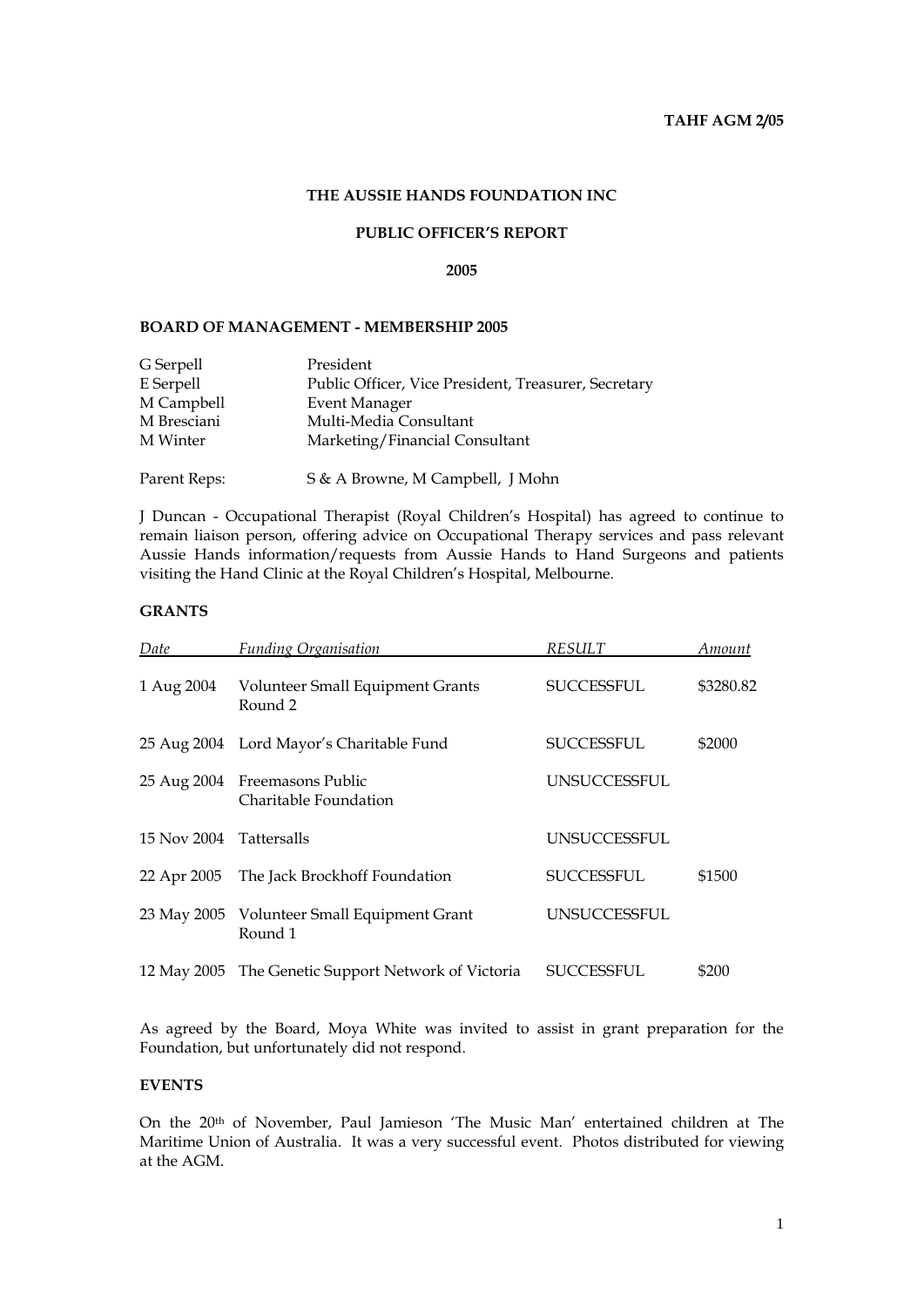### **FUNDRAISING**

On Saturday 4th of June, Gary hosted a Trivia Night for Quota International. Quota donated \$200 for Gary's preparation and professional hosting/presentation at the Trivia Night. Quota successfully raised over \$1000 for their Foundation.

On Friday 10th of June, Penleigh and Essendon Grammar School organised a 'social service' day. All students in the Boys Junior School wore casual clothes and paid \$2. A total of \$1100 was raised and donated to Aussie Hands (this amount included a \$250 cheque from a student's family).

On behalf of the Board I would like to thank Gary for his fundraising efforts for the Foundation.

# **FINANCE**

A big thank you to Nunzio Panella from the Oxford Accounting Group who prepared our Taxation Statement for the year ending 30 June 2005. Income and Expenditure Reports to be circulated at the AGM. I am very grateful to Nunzio who has donated his services once again to the Foundation.

### **RMIT**

Logo, Brochure, Stationery and Website were designed by RMIT - Project completed August 2004. Stationery printed by Franklin Digital, Sunshine in July 2005. Special thanks to Mery-Anne Winter for her expertise in proofreading and advising on the text for the stationery. Stationery circulated for viewing at the AGM. Board Members to receive their Business Cards at the AGM.

# **EQUIPMENT**

ADOBE ILLUSTRATOR which has been installed for M Bresciani for the website. MOBILE PHONE (0432 442 670) donated by Mery-Anne Winter, Sherlock Home Loans NORTON UPGRADE ANTIVIRUS for WIN2

#### **ACHIEVEMENTS**

Fundraiser - increased awareness and raised \$4700 (thanks due to Melissa Campbell) Four out of seven grant applications submitted were successful.

Courses attended by the President and Vice President

Endorsement for charity tax concessions Taking the' Grrr' out of Grants Making Campaigns Work Media Basics ABS Information session